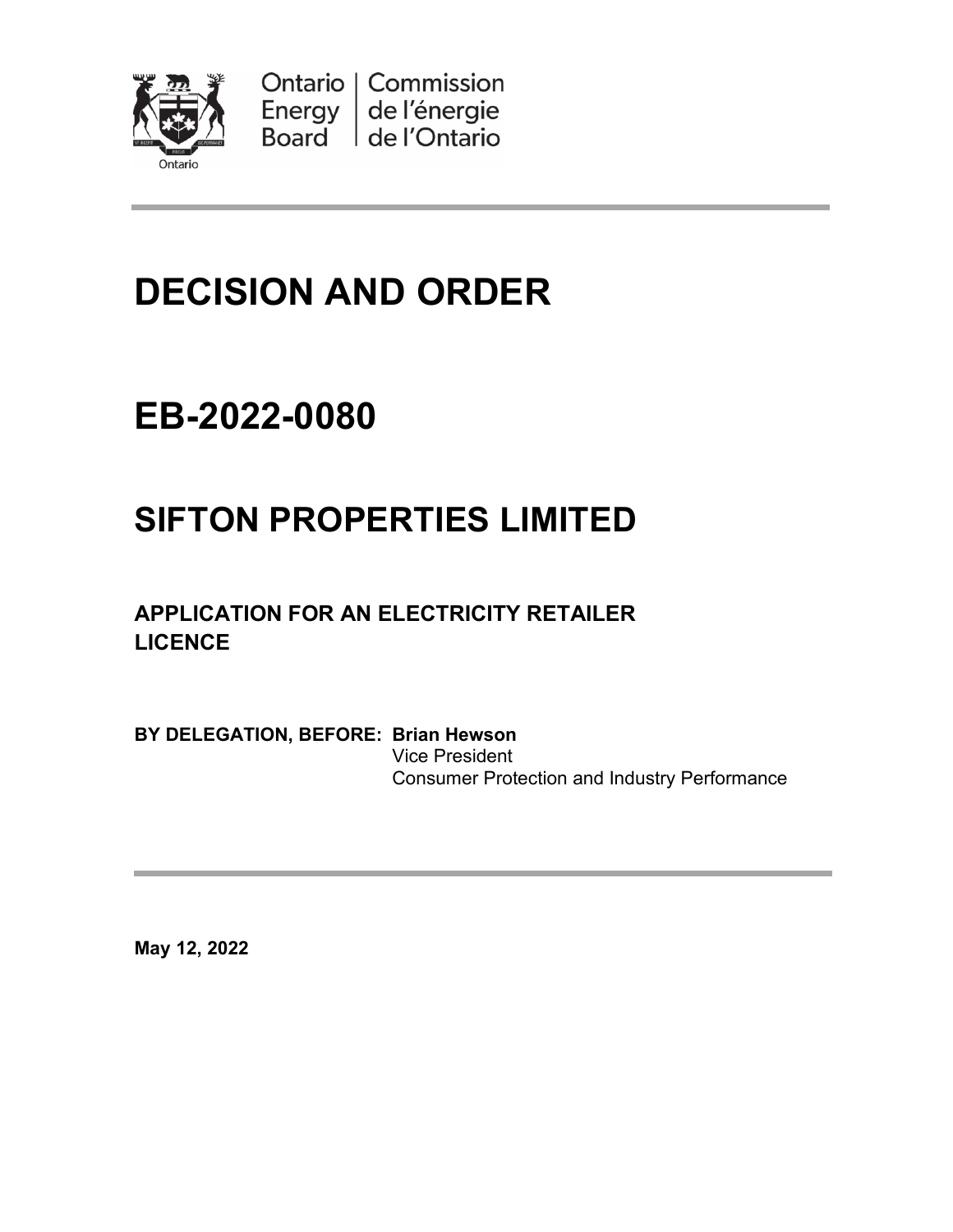### **INTRODUCTION**

On May 4, 2022, Sifton Properties Limited (Sifton Properties) filed a complete application with the Ontario Energy Board (OEB) for a retailer licence, under section 57(d) of the *Ontario Energy Board Act, 1998* (Act). Sifton Properties is intending to retail electricity in accordance with Ontario Regulation 679/21 (Community Net Metering Projects) (Regulation), made under the Act.

Sifton Properties seeks to retail electricity within a community of prescribed properties in the City of London, collectively referred to as the "West Five" project, in accordance with the Regulation.<sup>[1](#page-1-0)</sup> The Regulation took effect in September 2021 to enable community net metering pilot or demonstration projects in Ontario.[2](#page-1-1) For the reasons set out below the OEB grants the application for a licence to retail electricity within the West Five project. The Decision and Order sets out several conditions that must be met prior to Sifton Properties commencing retailing to consumers.

This Decision and Order is being issued by the Delegated Authority pursuant to section 6 of the Act. The Delegated Authority has considered the application without holding a hearing pursuant to section 6(4) of the Act.

## **APPLICATION**

In Ontario, net metering<sup>[3](#page-1-2)</sup> is a billing arrangement between a participating distribution customer and its electricity distributor that allows the customer to generate electricity for itself using renewable energy generation systems while remaining connected to the electricity grid. When the customer generates more than what it needs at any given time, that excess electricity is sent to the grid for a credit on the customer's electricity bill.

Similar to net metering, the Regulation requires net-metered renewable generation and storage facilities to be connected "behind the meter" of a participating distribution customer. However, under the Regulation, a "community" of multiple facilities located on prescribed properties and connected behind the meter of the same distribution customer can earn credits that are allocated across all of the customer's accounts,

<span id="page-1-0"></span><sup>1</sup> Schedule 2 of the Regulation lists the properties within the City of London specified for the purpose of the West Five project.

<span id="page-1-2"></span><span id="page-1-1"></span> $2$  The Regulation came into effect on September 28, 2021, together with supporting consequential amendments to O. Reg. 161/99 (Definitions and Exemptions and Ontario Regulation) and O. Reg. 90/99 (License Requirements – Electricity Retailers and Gas Marketers), each also made under the Act. <sup>3</sup> O. Reg. 541/05 (Net Metering), made under the Act.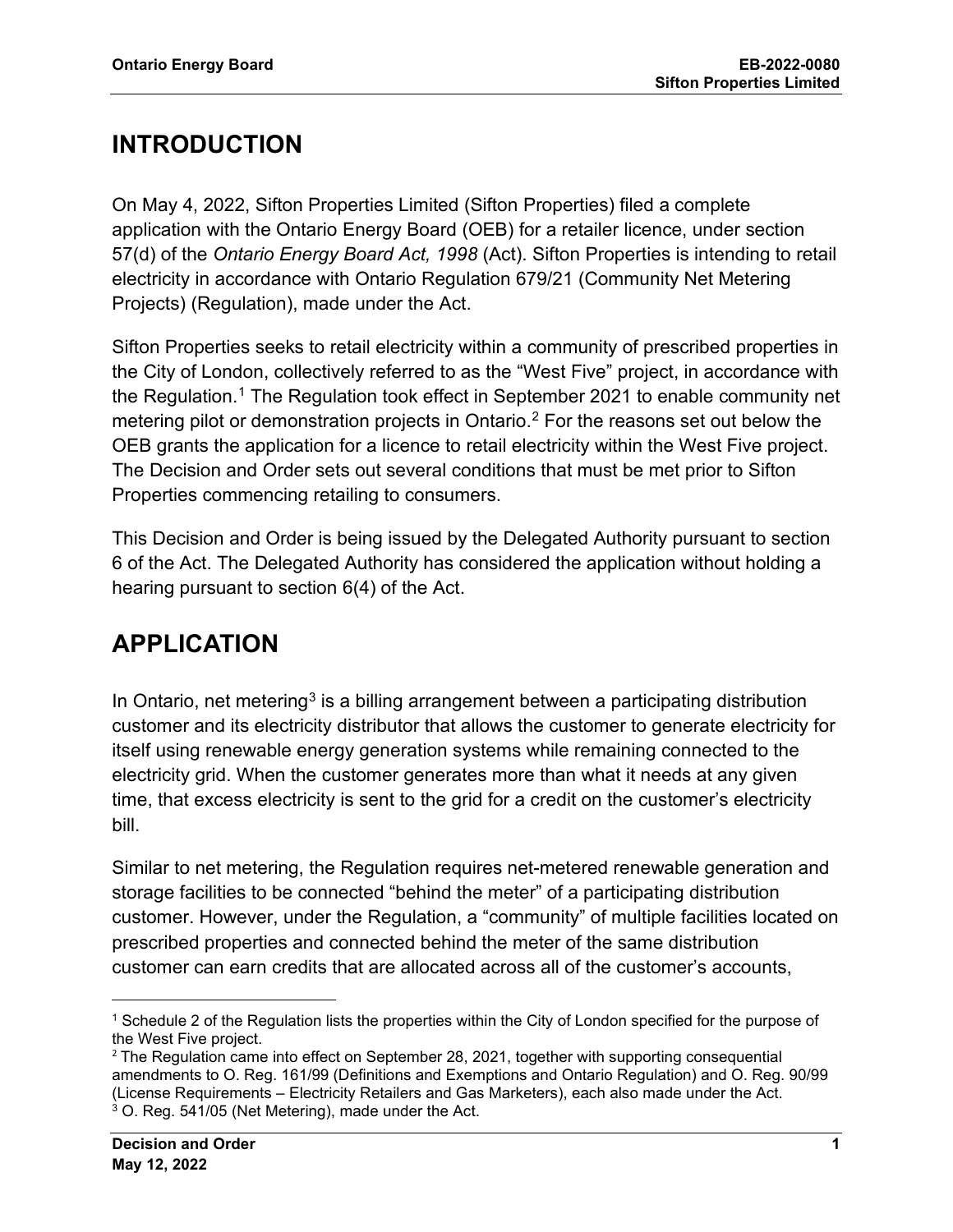according to a community net metering agreement between the customer and the distributor.

Sifton Properties is an Ontario corporation with its head office located in the City of London. The Regulation prescribes Sifton Properties (the distribution customer) as the "eligible generator" and London Hydro Inc. as the "participating distributor["4](#page-2-0) in respect of the West Five prescribed properties.

In order to engage in community net metering in West Five, Sifton Properties must first be licensed by the OEB as an electricity retailer, and both Sifton Properties and London Hydro Inc. must also meet various prescribed requirements applicable to an eligible generator and participating distributor, respectively, as set out in the Regulation. For example, Sifton Properties will be required to enter into a community net metering agreement with London Hydro Inc. that conforms to the Regulation and will also need to comply with requirements relating to, among other things, eligibility, project components, billing, reporting, and connections.

Among its many obligations under the Regulation as the eligible generator, key is Sifton Properties' responsibility to prepare and provide two consumer protection-related documents to consumers, in the form and manner prescribed by the Regulation. One of these is a "comparison" document, to be given to a prescribed consumer within a reasonable time upon request, showing the amount that the consumer has been billed for a billing period and the amount that the consumer would have been billed for the billing period if the consumer's load facility had not been part of the community net metering project. [5](#page-2-1) The other is a "notice" document that is to be provided to a prescribed consumer, within a prescribed time, stating certain information such as the limits on the amount that the consumer can be billed, that the consumer has the right to request a comparison document from Sifton Properties, that Sifton Properties is required to comply with the request within a reasonable time, and that the consumer may contact the OEB at the email address or phone number specified in the notice in respect of any questions about the comparison.[6](#page-2-2)

An applicant for the issuance or renewal of a licence that allows for the retailing of electricity to residential or small business consumers also must meet the minimum

<span id="page-2-0"></span><sup>4</sup> Under the Regulation, "eligible generator" means a customer of the participating distributor that meets the requirements of the Regulation, and "participating distributor" means, in relation to a prescribed pilot or demonstration project, the distributor that is listed in Schedule 1 if the Regulation. London Hydro Inc. is a licensed electricity distributor (ED-2002-0557).

<span id="page-2-1"></span><sup>5</sup> Section 10. (1) of the Regulation.

<span id="page-2-2"></span><sup>6</sup> Section 10. (2) of the Regulation.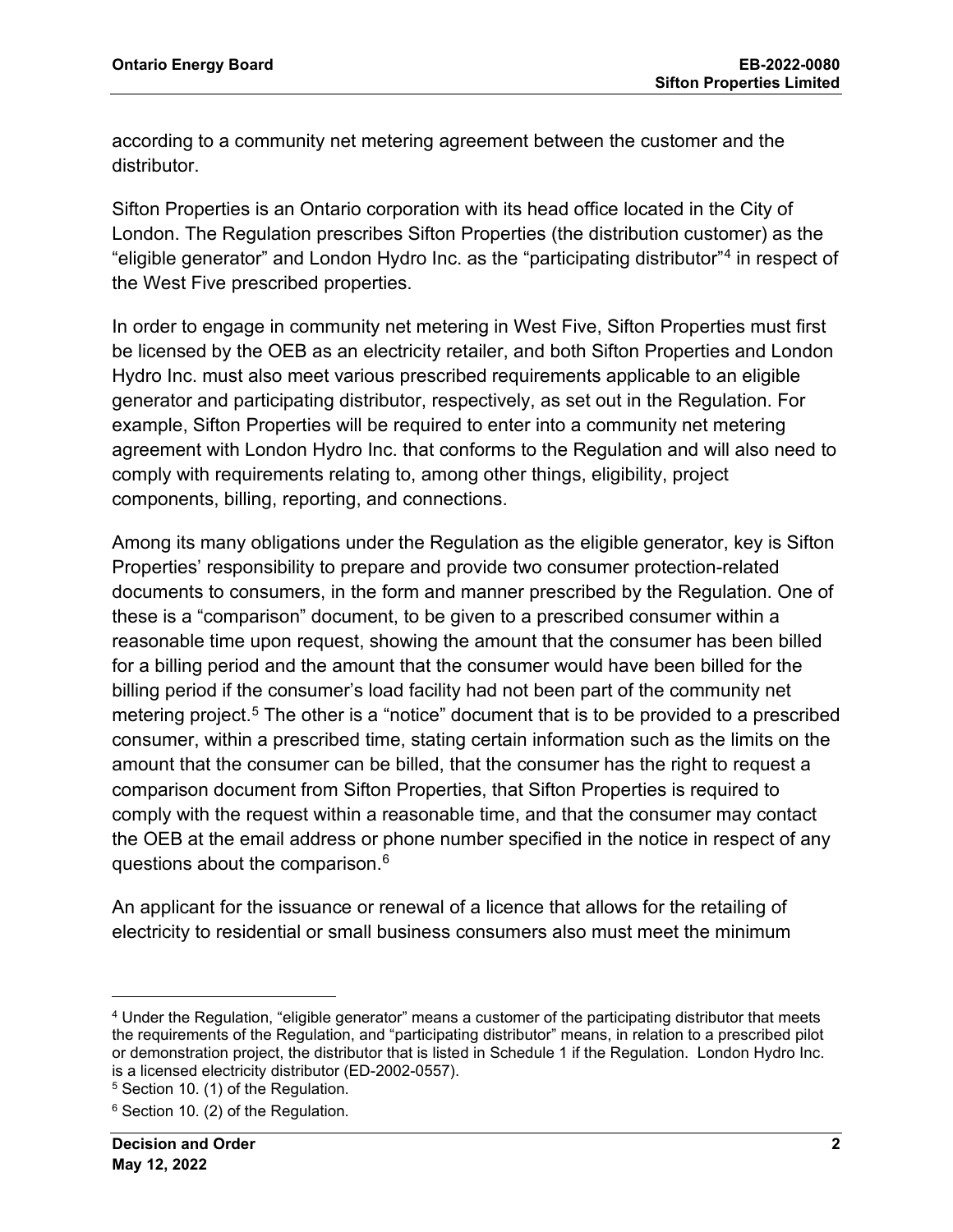requirements set out in Ontario Regulation 90/99, (Licence Requirements – Electricity Retailers and Gas Marketers), made under the Act.

In support of its application, Sifton Properties filed operational, financial and other technical information. To demonstrate that the various eligibility criteria applicable to an eligible generator under the Regulation have been or will be met, Sifton Properties also filed single-line electricity drawings showing the connection-related details of the project components. As well, Sifton Properties filed information in respect of who it plans to retain for any unit sub-metering activity that will be performed on its behalf within the community. Finally, Sifton Properties also provided the OEB with a draft version of the planned community net metering agreement between Sifton Properties and London Hydro Inc.

### **FINDINGS**

The OEB finds it in the public interest to grant Sifton Properties' application for an electricity retailer licence. The authorization under this licence is limited to retailing to consumers located on properties in the West Five project as prescribed in the Regulation.

When evaluating an application for an electricity retailer licence, the OEB focuses its consideration on the requirements set out in Ontario Regulation 90/99 (Licence Requirements – Electricity Retailers and Gas Marketers); in particular, the applicant's financial position, technical capability to operate in the market, and conduct. With respect to Sifton Properties' operational preparations for retailing, the OEB understands that Sifton Properties intends to rely on London's Hydro Inc.'s expertise. The OEB further notes that Sifton Properties will retain the services of one or more licensed unit sub-meter providers for metering and billing where required under the Regulation. Sifton Properties also submitted that it will be relying on its unit sub-meter provider(s) to prepare and administer the consumer protection-related comparison and notice documents prescribed by the Regulation. The OEB accepts that Sifton Properties has demonstrated the capability to retail within the West Five community in accordance with the Regulation, based on its evidence and the reliance on identified partners.

Sifton Properties provided the OEB with draft versions of the two consumer protectionrelated documents required under Section 10 of the Regulation. However, it is the view of the OEB that these forms, as filed in draft, are too generic and not sufficiently reflective of the requirements of the Regulation. Therefore, prior to engaging in retailing to consumers within the West Five community, Sifton Properties is required to file with the OEB revised versions of these forms, as prescribed by sections 10.(1) and 10.(2) of